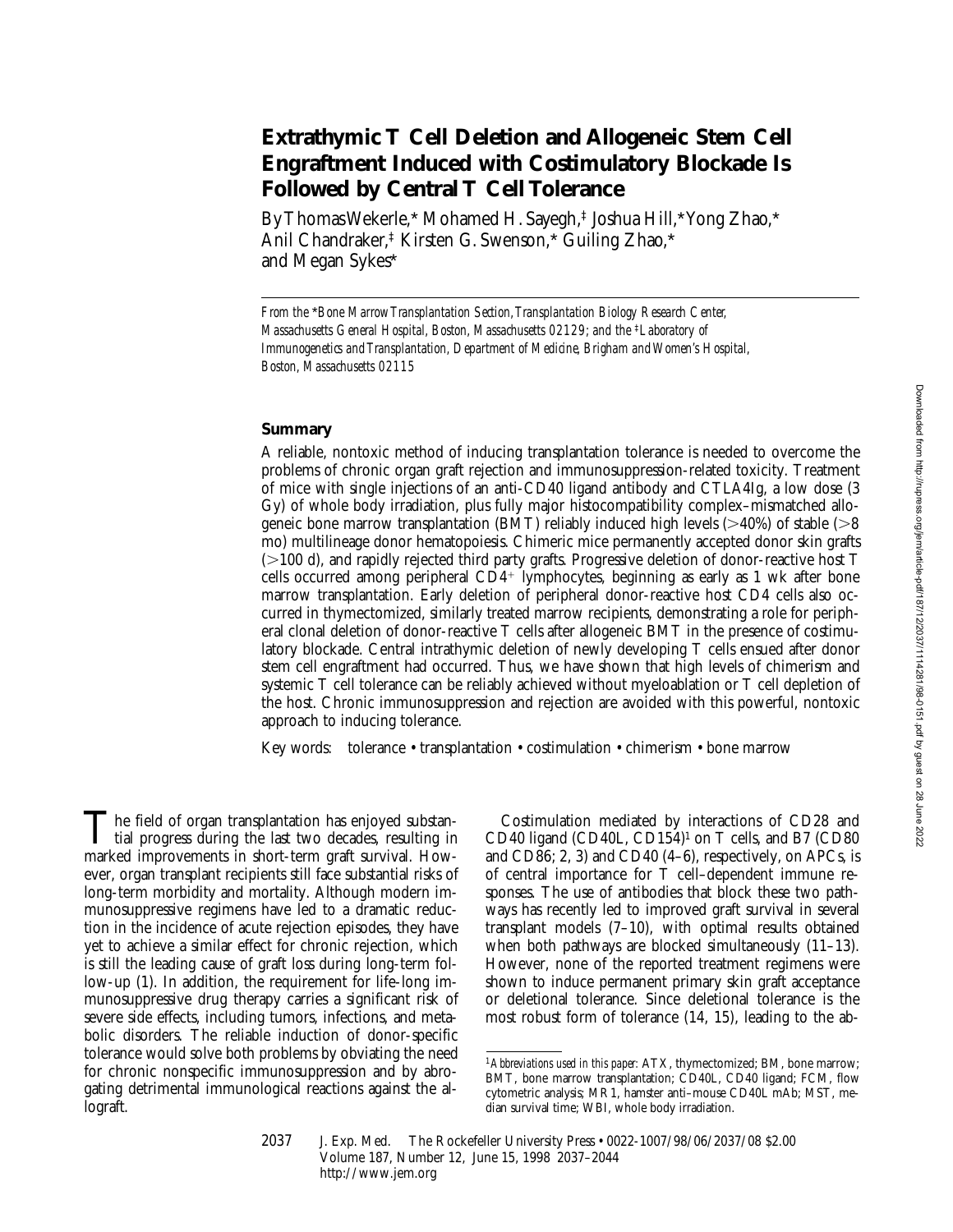sence of mature donor-reactive host cells, it may be the most desirable form of tolerance for the clinical situation. Hematopoietic cell transplantation has been known to be associated with donor-specific tolerance for over 40 yr (16). However, the routine use of hematopoietic cell transplantation to induce tolerance in the clinical setting has been prohibited thus far, largely because of the unacceptable toxicity associated with the conditioning needed to achieve engraftment of allogeneic bone marrow (BM) and because of complications associated with allogeneic bone marrow transplantation (BMT).

We now describe a method of inducing deletional T cell tolerance that uses allogeneic BMT and costimulatory blockade, leading to peripheral clonal deletion, high levels of allogeneic stem cell engraftment, and permanent tolerance without requiring host T cell depletion or myeloablative conditioning.

#### **Materials and Methods**

*Animals.* Female C57BL/6 (B6: H-2b), B10.A (B10.A: H-2a ), and A.SW (H-2s ) mice were purchased from Frederick Cancer Research Center (Frederick, MD) or from The Jackson Laboratory (Bar Harbor, ME). Mice were maintained in a specific pathogen–free microisolator environment, as previously described (17).

*Conditioning and BMT.* Age-matched (6–8-wk-old) female B6 mice received 3 Gy whole body irradiation (WBI) and were injected intravenously on the same day (day 0) with unseparated BM harvested from MHC-mismatched female B10.A donors (10–12 wk old). A control group was injected intraperitoneally with depleting doses of rat IgG2b anti–mouse CD4 mAb GK1.5 and anti-mouse CD8 mAb 2.43 on days  $-5$  and  $-1$ , as previously described (18). Murine CTLA4Ig was injected intraperitoneally as a single dose (0.5 mg) on day  $+2$ , and hamster antimouse CD40L mAb (MR1) was injected intraperitoneally on d0 (0.45 mg). CTLA4Ig was a gift from Bristol-Myers Squibb Pharmaceuticals, Seattle, WA; the MR1 hybridoma was provided to us by Dr. Randolph J. Noelle (Dartmouth Medical School, Lebanon, NH). In the experiments indicated, thymectomies were performed 4 wk before BMT, as described elsewhere (19, 20). The completeness of thymectomy was confirmed at the time of death 2 wk after BMT by visual inspection and two-color FACS<sup>®</sup> staining (Becton Dickinson, San Jose, CA) (CD4-FITC versus CD8- PE) of mediastinal tissue. Mice showing any evidence of remaining thymic tissue were excluded from analysis.

*Flow Cytometric Analysis of Multilineage Chimerism.* Flow cytometric analysis (FCM) of multilineage chimerism was performed as previously described (21). In brief, forward angle and  $90^\circ$  light scatter properties were used to distinguish lymphocytes, monocytes, and granulocytes in peripheral white blood cells. Two-color FCM was used to distinguish donor and host cells of particular lineages, and the percentage of donor cells was calculated as previously described (21), by subtracting control staining from quadrants containing donor and host cells expressing a particular lineage marker, and by dividing the net percentage of donor cells by the total net percentage of donor plus host cells of that lineage. Dead cells were excluded using propidium iodide staining. Nonspecific  $Fc\gamma R$  binding was blocked by anti–mouse  $Fc\gamma R$  mAb 2.4G2 (22). FITC-conjugated mAbs included anti-CD4, anti-CD8, anti-B220 (all purchased from PharMingen, San Diego, CA), and anti-MAC1 (Caltag Labs., San Francisco, CA).

Negative control mAb HOPC1-FITC, with no reactivity to mouse cells, was prepared in our laboratory. Biotinylated anti– H-2D<sup>d</sup> mAb 34-2-12 and control mAb HOPC1 were developed with PE-streptavidin.

 $FCM$  of  $\overline{T}$  Cell Receptor  $V\beta$  Families. Peripheral blood lymphocytes were stained with FITC-conjugated anti- $V\beta 5.1/2$ ,  $V\beta11$ , and  $V\beta8.1/2$  mAbs versus PE-conjugated anti-CD4 mAb (all from PharMingen). Nonspecific PE-conjugated rat IgG2a (PharMingen) served as negative control. Two-color FCM analysis was performed on gated  $CD4^+$  cells. Splenocytes were stained with FITC-conjugated anti-V $\beta$ 5.1/2, V $\beta$ 11, and V $\beta$ 8.1/2 mAbs versus PE-conjugated anti-CD4 mAb (or anti-CD8 mAb; PharMingen) and anti–34-2-12-biotin (BIO) developed with CyChrome-streptavidin (PharMingen). Three-color FCM analysis was performed on  $34-2-12$ –negative,  $CD4^+$  (or  $CD8^+$ ) cells. Thymocytes were stained with FITC-conjugated anti-TCR- $\beta$ (PharMingen), anti-V $\beta$ 5.1/2, V $\beta$ 11, and V $\beta$ 8.1/2 versus BIOconjugated KH95 (anti-D<sup>b</sup>, PharMingen) developed with PE-streptavidin. Two-color FCM analysis was performed on gated host-type class I (KH95)–high cells, and the percentage of  $V\beta$  positive cells in this gate was corrected for the percentage of TCR-high cells in the same gate, as previously described (23). For BIO.A controls, gated 34-2-12-high cells were analyzed in a similar way. Background staining (as determined by nonreactive mAb HOPC-FITC) was subtracted from the percentage of cells staining with each anti-V<sub>B</sub> mAb. *P* values were calculated using a two-tailed Student's *t* test.

*Skin Grafting.* Full thickness tail skin from B10.A (donorspecific) and fully MHC-mismatched A.SW (third party) mice was grafted onto the lateral thoracic wall, secured with 5-0 silk sutures and bandaids, and followed by visual and tactile inspections daily for 3 wk, and then at least one inspection every week thereafter. Grafts were defined as rejected when  $\leq 10\%$  of the graft remained viable.

#### **Results and Discussion**

*Stable Multilineage Hematopoietic Chimerism after Treatment with CTLA4Ig Plus MR1.* To determine whether blocking the CD28 and CD40 costimulatory pathways could allow survival of fully MHC-mismatched BM and the induction of mixed chimerism and tolerance, B6 mice were treated with 3 Gy WBI and received  $1.5 \times 10^7$  unseparated BM cells from fully MHC-mismatched B10.A donors. A single dose of MR1 and of CTLA4Ig was given either alone or in combination, on days 0 and  $+2$ , respectively. Donor hematopoiesis was assessed at multiple time points after BMT by FCM of peripheral white blood cells. By staining with an mAb specific for donor class I versus various lineage markers, the net percentage of donor cells within these lineages was determined (see also Materials and Methods).

The combined administration of CTLA4Ig plus MR1 led to high levels of chimerism in all hematopoietic lineages, including T, B, and myeloid cells (Fig. 1 *D*). Donor reconstitution averaged  $>40\%$  in all lineages by 7 wk, and remained high during the observation period of 34 wk. Especially surprising was the high level of donor representation among CD4 and CD8 cells by 7 wk after BMT, even though the hosts did not receive T cell depletion in their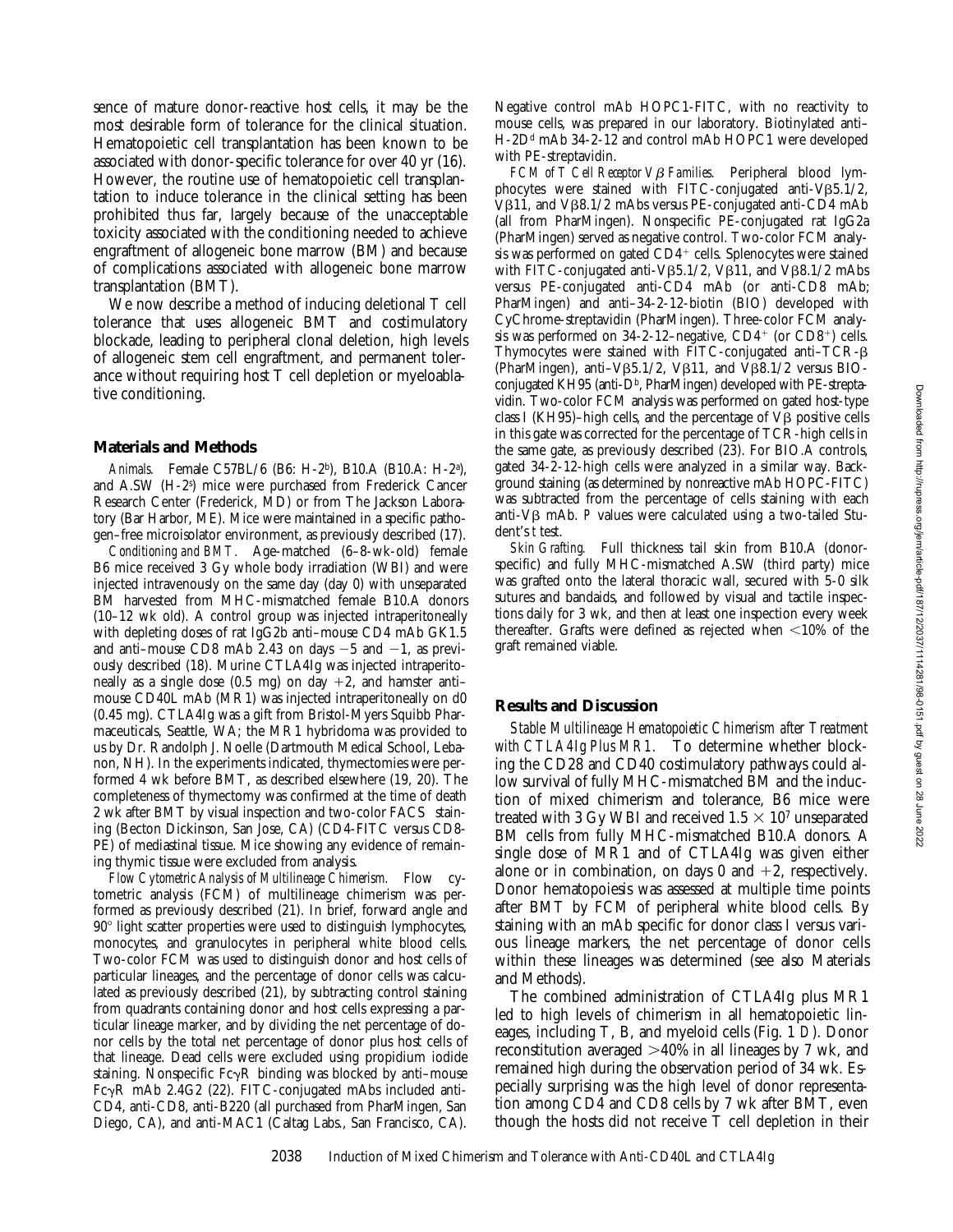

**Figure 1.** High levels of multilineage donor chimerism in peripheral blood for 34 wk after BMT. Results from one of two similar experiments are shown as group averages. All animals received 3 Gy WBI and  $1.5 \times 10^7$  allogeneic BM cells on day 0. Only MR1 plus CTLA4Ig together (*D*) allowed the reliable induction of stable chimerism  $(n = 5)$ , with high levels of donor cells in all lineages throughout the followup. Administration of MR1 alone (*C*) led to significant levels of chimerism, but chimerism declined over time  $(n = 5)$ . When CTLA4Ig was given alone (*B*), no chimerism was detectable by FCM  $(n = 4)$ . A control group  $(n = 5)$ , receiving depleting doses of anti-CD4 and anti-CD8 mAbs on day  $-5$  and day  $-1$  (A), showed substantial levels of donor chimerism, with long-term levels of T cell chimerism being significantly lower than B cell, granulocyte, and monocyte chimerism.

conditioning. Donor T cell levels in the group treated with MR1 plus CTLA4Ig were stable throughout long-term follow-up (34 wk) and were, on average, higher than those in a control group conditioned with anti-CD4– and anti-CD8–depleting mAbs (Fig. 1 *A*) (21, 24). 15 out of 16 mice treated with the combination of MR1 and CTLA4Ig developed high levels of chimerism (one mouse showed no detectable chimerism and was excluded from further analysis as an outlier). Treatment with MR1 alone led to high levels of donor cells among myeloid lineages and B cells at early time points after BMT, and to lower levels of chimerism among CD4 and CD8 cells. However, the induction of chimerism was less reliable in these mice than that in the group receiving both costimulatory blocking reagents, and donor chimerism was not stable in recipients of MR1 alone (Fig. 1 *C*). Mice receiving CTLA4Ig alone did not show chimerism in peripheral blood, as detected by FCM, at any time after BMT (Fig. 1 *B*). Similarly, control animals receiving WBI and BM cells alone failed to show hematopoietic chimerism (data not shown).

These results demonstrate that the simultaneous blockade of the CD28 and CD40 pathways allows the induction of high levels of stable multilineage chimerism, and thus allogeneic pluripotent stem cell engraftment. In previous protocols using immunocompetent hosts, this has only been achieved with regimens that involve exhaustive depletion of host T cells with mAbs or myeloablation by lethal irradiation or cytotoxic drugs (18, 21, 25–28). The toxicity associated with myeloablation is generally considered to preclude its use in organ transplant recipients. The completeness of T cell depletion necessary in experimental protocols to achieve mixed chimerism (21, 26) would also be of great concern in the clinical setting, given that the capacity of the adult human thymus to regenerate T cells might be limited after such treatment (29).

*Donor-specific Skin Graft Tolerance in Chimeras Prepared with CTLA4Ig Plus MR1.* Primary skin grafting is considered the most stringent test of transplantation tolerance.

We therefore grafted donor (B10.A) and third party (A.SW) full-thickness tail skin onto recipients at various time points after BMT. Mice that received both CTLA4Ig and MR1, plus 3 Gy WBI and BMT, permanently accepted donor skin grafts placed 3, 6, or 10 wk after BMT (Fig. 2 *B*), with the exception of two animals that rejected their grafts 57 and 76 d after graft placement, respectively. Third party grafts were readily rejected (median survival time  $[MST] =$ 10 d), demonstrating the donor specificity of the tolerance induced. This skin graft survival compares favorably even to the control animals that were conditioned with T cell– depleting antibodies, in which only 60% of donor skin grafts survived more than 100 d (Fig. 2 *A*). Mice treated with MR1 alone in addition to 3 Gy WBI and BMT demonstrated prolongation of donor skin graft survival ( $MST =$ 42 d; Fig. 2 *A*). However, only two out of nine grafts were accepted for 100 d. In contrast, mice receiving BMT after 3 Gy WBI and CTLA4Ig alone did not show prolonged survival of donor skin grafts ( $MST = 10$  d), consistent with the absence of chimerism.

These results demonstrate the presence of donor-specific tolerance across a full MHC barrier in chimeras prepared with MR1 plus CTLA4Ig. The ability of mixed chimeras prepared with MR1 and CTLA4Ig to rapidly reject third party skin grafts is evidence for their immunocompetence. Although previous studies reported the ability of costimulatory blockade alone to prolong skin graft survival (8, 9, 11), permanent skin graft acceptance and tolerance was not reliably achieved (9, 30).

*Deletion of Donor-reactive T Cells in Chimeras Prepared with CTLA4Ig Plus MR1.* To examine whether deletion of donor-reactive T cells occurs when chimerism is induced with MR1 and CTLA4Ig, peripheral blood lymphocytes were analyzed for the presence of certain  $V\beta$  subunits on their TCRs. The donor strain B10.A expresses I-E, which is required to present superantigens derived from Mammary tumor virus 8 and 9 endogenous retroviruses encoded in the B6/B10 background genome. Developing thy-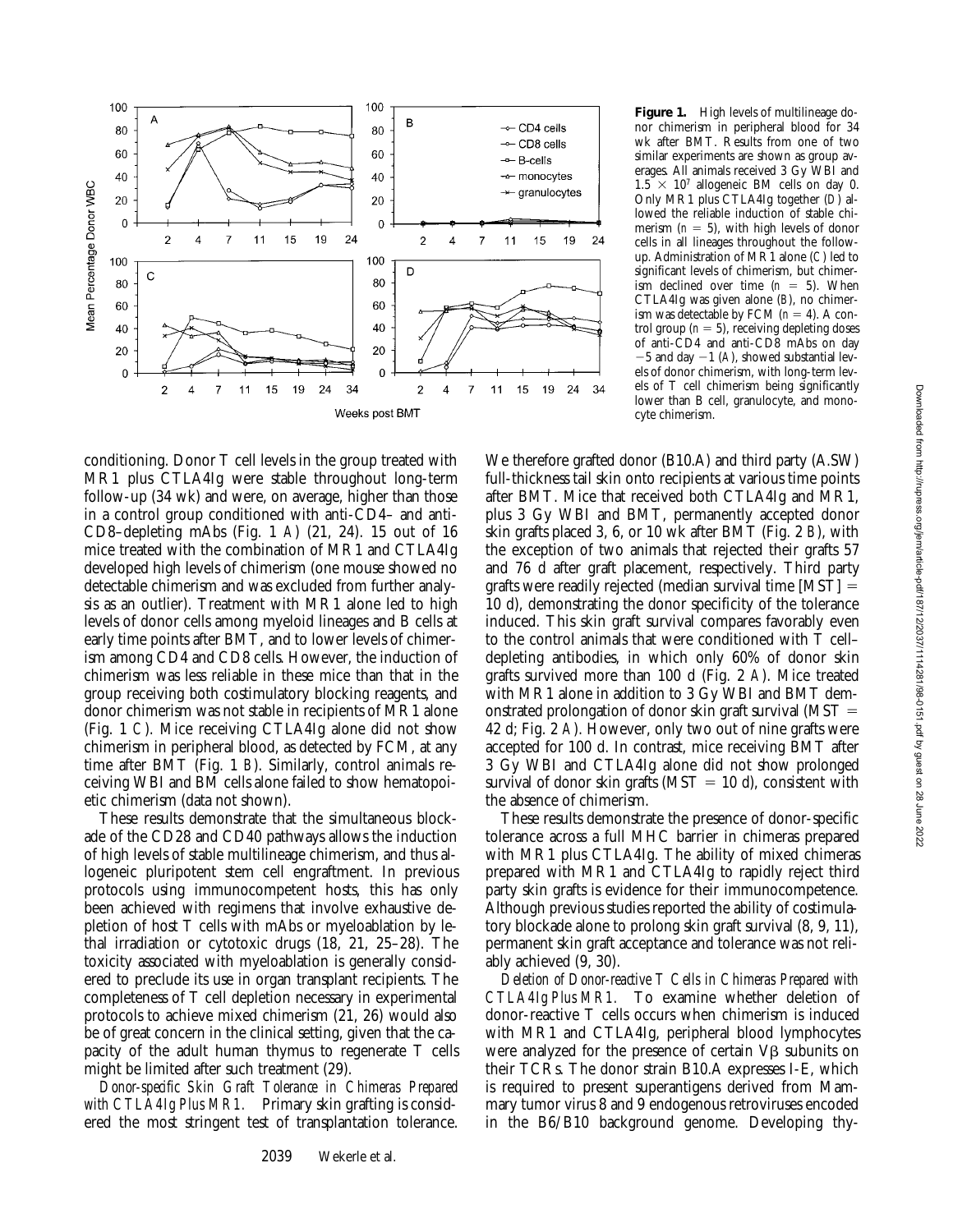

Figure 2. Permanent survival of donor-specific skin grafts in chimeras prepared with 3 Gy WBI and allogeneic (B10.A) BM cells and treatment with MR1 plus CTLA4Ig. Combined results from two experiments are shown. Recipients were grafted with donor-specific (B10.A) and third party (A.SW) skin grafts at 3, 6, or 10 wk after BMT. Mice receiving the full treatment of BMT and MR1 plus CTLA4Ig accepted donor skin grafts (*B*) permanently (12 out of 14), with the exception of 2 animals that rejected their grafts at days 57 and 76, respectively. 9 grafts have been accepted in perfect condition for  $>110$  d, and 5 grafts for  $>140$  d. Thirdparty skin grafts  $(B)$  were rejected in the expected time frame  $(MST =$ 10 d). MR1 alone (*A*) led to prolongation of donor-specific skin graft survival (MST = 42 d), but only 2 out of 9 grafts survived  $>100$  d. CTLA4Ig alone (A) failed to improve skin graft survival ( $n = 7$ , MST = 10 d). Control mice treated with 3 Gy WBI plus BMC  $(n = 4)$  and mice receiving 3 Gy WBI and MR1 plus CTLA4Ig alone (without BMT, data not shown) rejected donor skin within 2 wk. In a control group prepared with T cell–depleting mAbs on day  $-5$  and day  $-1$  plus BMT (plus 3 Gy WBI)  $(n = 5)$ , donor skin grafts were permanently accepted in 60% of mice. Third party grafts were rejected within 2 wk in all groups.

mocytes whose TCRs contain  $V\beta11$  or  $V\beta5.1/2$ , which bind to these superantigens, are deleted in I-E-positive B10.A mice (31–33), but not in B6 mice, because they do not express I-E (32, 34).

Partial deletion of  $V\beta5^+$  and  $V\beta11^+$  peripheral CD4 T cells was observed as early as 1 wk after BMT in mice receiving 3 Gy WBI followed by MR1 plus CTLA4Ig (Fig. 3). The deletion became progressively more complete over the ensuing weeks, and reached similar levels to those in chimeras prepared with T cell depletion (data not shown) (23). Deletion of these  $V\beta5^+$  and  $V\beta11^+$  cells was sustained throughout the follow-up period  $(>\,6$  mo in the first experiment for which chimerism data are shown in Fig. 1). Percentages of V<sub>B8</sub>-bearing CD4 cells, which do not rec-



Figure 3. Specific deletion of donor-reactive peripheral T cells in recipients of BMT and MR1 plus CTLA4Ig. Results from one of two similar experiments are shown. FCM was performed at indicated time points, with the percentage of  $V\beta$ -positive cells being determined among gated  $CD4$ <sup>+</sup> PBLs. The mean percentage of  $CD4$ <sup>+</sup> lymphocytes expressing  $V\beta5.1/2$  or  $V\beta11$  was significantly lower in mice receiving BM cells (*BMC*) (plus 3 Gy WBI) with MR1 plus CTLA4Ig ( $n = 10$ ) than in recipients of BMC (plus 3 Gy WBI) alone  $(n = 4)$ , as early as 1 wk after BMT ( $P$  <0.01 for V $\beta$ 11,  $\dot{P}$  <0.05 for V $\beta$ 5). The specific deletion gradually became more complete at 3, 5, and 8 wk after BMT and was sustained for the length of follow-up. The percentage of  $V\beta8.1/2^+$  CD4 cells remained similar in all groups, demonstrating specificity of the V $\beta$ 5.1/2 or V $\beta$ 11 deletion in mixed chimeras. Mice receiving BMC (plus 3 Gy WBI) alone or in addition to CTLA4Ig  $(n = 4)$  did not show any deletion, nor did control mice treated with MR1 plus CTLA4Ig alone (without BMC; data not shown). MR1 alone led only to a slight and transient deletion in this experiment  $(n = 5)$ . Error bars indicate standard deviation. *P* values are shown for comparison with the control group receiving 3 Gy WBI plus BMC. *NL B6* denotes naive C57BL/6 control; *NL B10.A* denotes naive B10.A control.

ognize superantigens on the donor or host, were not reduced at any time point, ruling out a nonspecific deletional process. Mice treated with BMT (plus 3 Gy WBI) and MR1 alone showed early partial deletion of  $V\beta5$  and  $V\beta11$ , which was only transient in the experiment shown (Fig. 3). However, in the experiment shown in Fig. 1, deletion was still observed at later time points for the group receiving BMT (plus 3 Gy WBI) and MR1 alone, which correlated with the higher initial levels of chimerism observed for this group in this experiment. Control animals receiving 3 Gy WBI plus BMT alone or BMT (plus 3 Gy WBI) with CTLA4Ig failed to show any V $\beta$ 5 or V $\beta$ 11 deletion. As expected, deletion of  $V\beta5$  and  $V\beta11$  did not occur in control animals receiving WBI and MR1 plus CTLA4Ig without BMT (data not shown). Downregula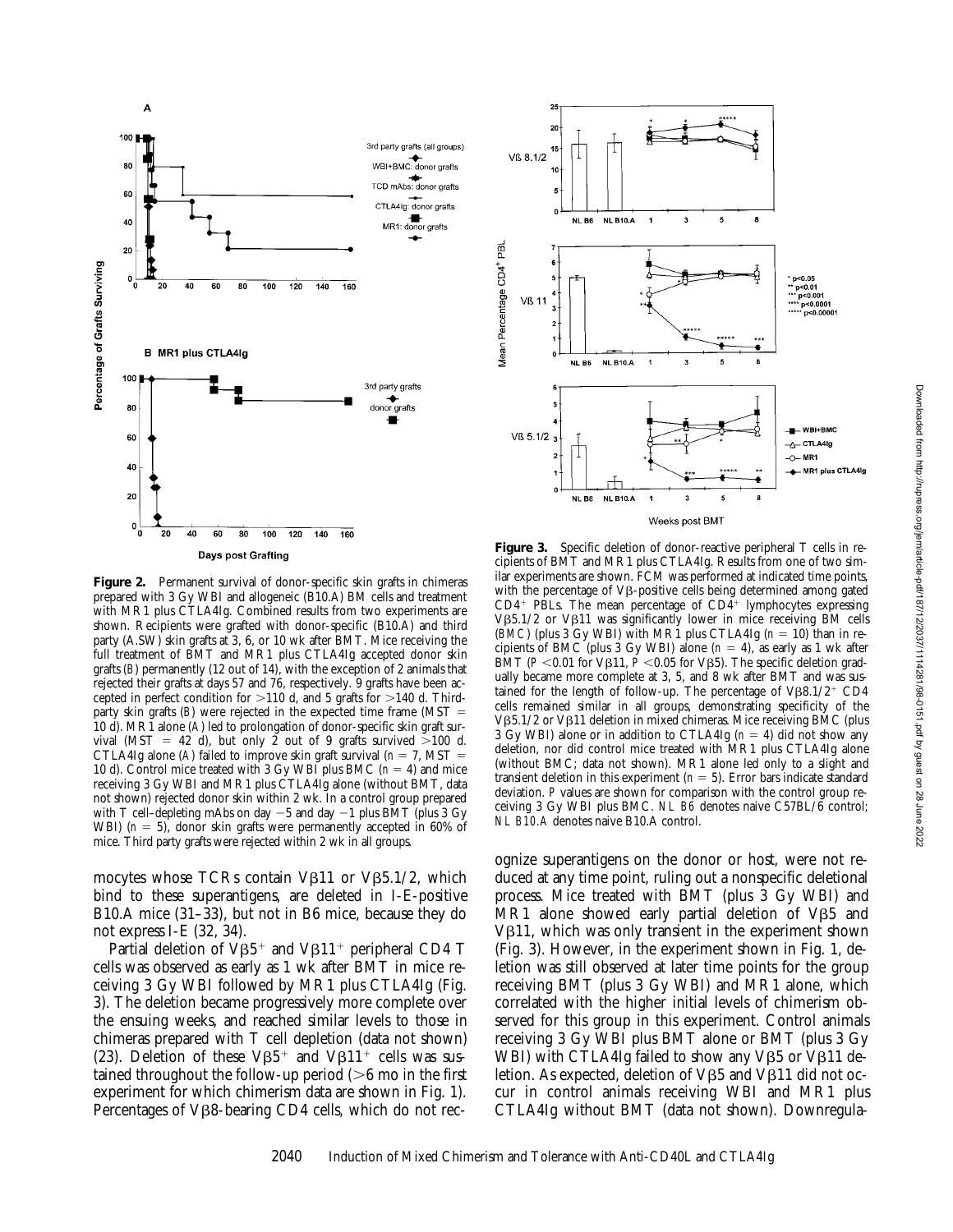tion of the level of TCR expression instead of deletion seems an unlikely explanation for the reduction in  $V\beta5$ <sup>+</sup> and  $V\beta11^+$  CD4 T cells in chimeras, since the intensity of the V $\beta$ 5 and V $\beta$ 11 staining on the cells remaining in the blood at 1 and 3 wk after BMT was similar to that in nontransplanted controls (data not shown). Thus, no evidence for TCR downmodulation was observed.

These results indicate that in BMT recipients treated with MR1 plus CTLA4Ig and 3 Gy WBI, donor-reactive host T cells start to disappear from the periphery very soon after BMT. Neither CTLA4Ig nor MR1 (35, 36) is known to be directly cytotoxic to the T cells to which they bind. 3 Gy WBI causes only transient and mild leukopenia (37) and only partial T cell depletion (Sykes, M., unpublished data). This time course suggests that the deletion observed at 1 wk is not entirely due to intrathymic mechanisms, since a sufficient number of thymocytes would be unlikely to emigrate from the thymus during this period to "dilute" the preexisting peripheral repertoire to an extent that could explain the observed decrease in  $VB5^+$  and  $VB11^+$  CD4 lymphocytes in PBLs.

*Extrathymic Clonal Deletion Occurs in the Early Period after BMT and Costimulatory Blockade.* To directly determine whether peripheral deletion is responsible for the early decline in donor-reactive CD4 T cells in chimeras, thymectomized (ATX) B6 mice received B10.A BM cells after conditioning with 3 Gy WBI and MR1 plus CTLA4Ig. As shown in Fig. 4 *A*, ATX mice demonstrated partial deletion of  $V\beta5^+$  and  $V\beta11^+$  peripheral blood CD4 cells 1 wk after BMT, and the degree of deletion was comparable to that in euthymic recipients.  $V\beta8^+$  CD4 cells were not diminished, indicating the specificity of the deletion for superantigens presented by the donor. Similarly treated ATX mice not receiving BMT showed no reduction in the percentage of  $V\beta_{5}^{+}$  or  $V\beta_{11}^{+}$  CD4 cells compared to untreated B6 mice (Fig. 4 *A*), demonstrating that this peripheral deletion occurred specifically in response to donor marrow in BMT recipients.

Further evidence that peripheral deletion plays a role in the early period after BMT in this model was obtained from chimeras killed 20 wk after BMT and CTLA4Ig plus MR1. Among splenocytes of these mice, the percentage of V $\beta$ 5<sup>+</sup> and V $\beta$ 11<sup>+</sup> cells among CD4<sup>+</sup> T cells was reduced to similar levels as in normal, control B10.A mice. However, the percentages of  $V\beta5^+$  and  $V\beta11^+$  cells were substantially higher among  $CD8<sup>+</sup>$  splenocytes than among  $CD4<sup>+</sup>$  splenocytes. Nevertheless, the percentages of  $CD8$ splenocytes using these  $V\beta$  were significantly lower than among those of normal, control B6 mice (Fig. 4 *B*). As discussed below, this difference most likely reflects the dilution of the peripheral CD8 pool by new thymic emigrants that are tolerized by a central deletion mechanism in the chimeras.

Peripheral deletion has been shown to be one consequence of powerful T cell responses in vivo, but it has only been reported after marked expansion of antigen-recognizing cells (38, 39). Although 1 wk after BMT was the earli-



**Figure 4.** Extrathymic clonal deletion after BMT and costimulatory blockade with CTLA4Ig and MR1. (A) ATX recipients ( $n = 6$ ) showed specific, partial deletion of  $V\beta5.1/2^+$  and  $V\beta11^+$  CD4 cells in PBLs, 1 wk after BMT plus CTLA4Ig and MR1 and 3 Gy WBI. A similar degree of deletion was observed in euthymic controls  $(n = 5)$  prepared with the same conditioning. CD4 cells in ATX controls receiving CTLA4Ig plus MR1 and WBI without BMT ( $n = 4$ ) did not show deletion of these V $\beta$ . The percentage of  $V\beta^+$  cells was determined by FCM analysis of gated  $CD4$ <sup>+</sup> PBLs. *P* values are shown for comparison between ATX BMT recipients receiving CTLA4Ig plus MR1 and ATX non-BMT controls. (*B*) In two euthymic chimeras killed 20 wk after BMT (under cover of 3 Gy WBI, plus treatment with CTLA4Ig plus MR1), Vß5.1/2+ and V<sub>B11</sub><sup>+</sup>CD<sub>4</sub><sup>+</sup> splenocytes (*SPL*) were deleted to the same extent as in naive B10.A controls (top). In contrast, the percentage of  $V\beta5.1/2^+$  and  $V\beta11+CD8$ <sup>+</sup> splenocytes was reduced compared to naive B6 mice, but was substantially higher than in naive B10.A mice (*middle*). Mature  $V\beta5.1/2^+$  and  $V\beta11^+$  thymocytes (*THY*) showed deletion comparable to B10.A at the same time (*bottom*). A control mouse receiving WBI and CTLA4Ig plus MR1 (but no BMT) showed no deletion in either splenocytes or thymocytes. The percentage of  $V\beta^+$  cells was determined by FCM analysis in gated  $CD\hat{4}^+$  (or  $CD8^+$ ) 34-2-12–negative splenocytes, and in gated KH-95high (i.e.,  $D^b$  high)-thymocytes (or  $D^d$  high in the case of BIO.A controls; see Materials and Methods). *NL B6* denotes naive C57BL/6 control; *NL B10.A* denotes naive B10.A control.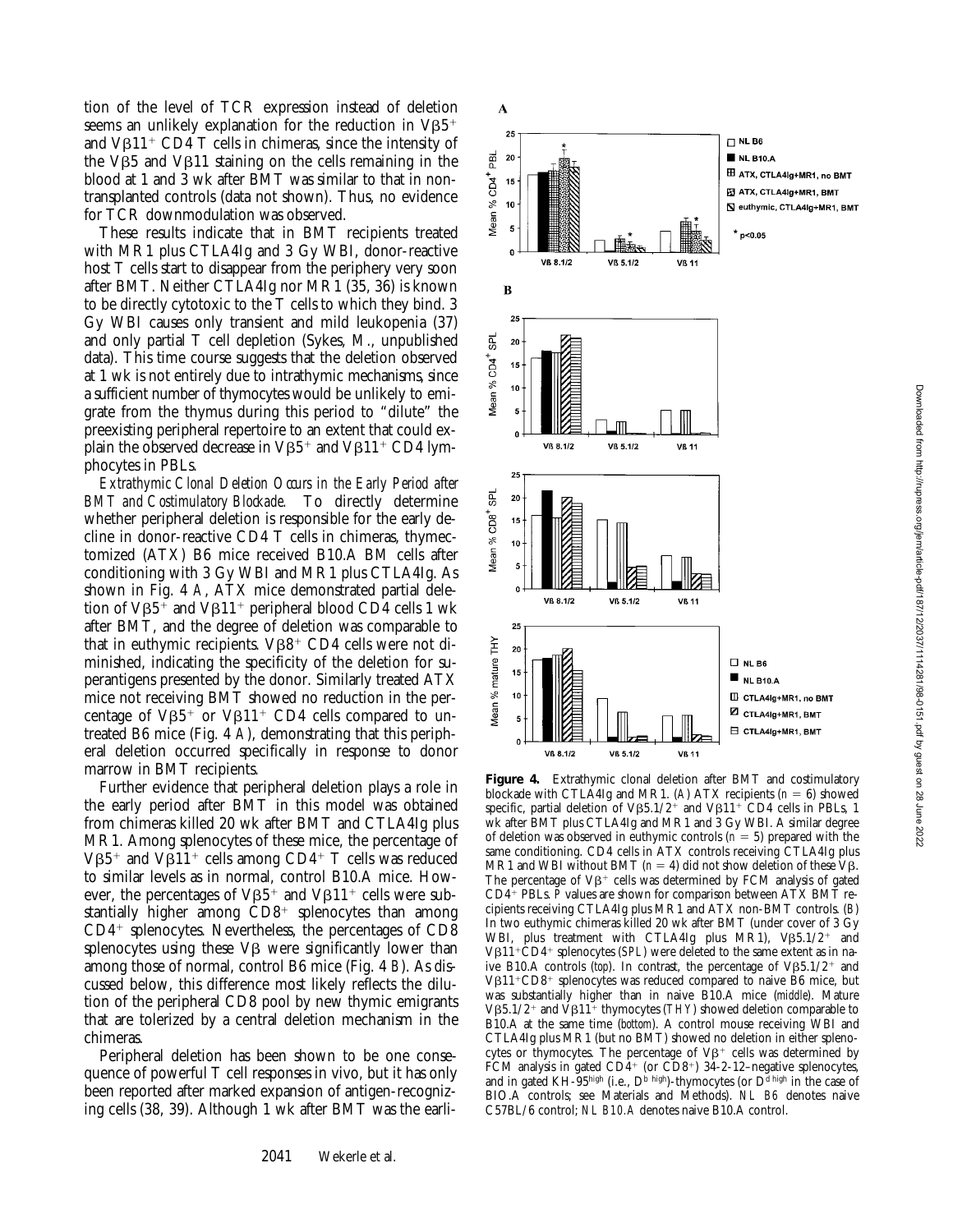est time point at which donor-reactive host T cells were examined, we did not see evidence of such initial expansion. More recently, in vitro evidence has demonstrated that costimulatory signals play a prominent role in preventing apoptotic cell death after TCR engagement (40–42). However, apoptosis induced in vivo by antigen encountered in the presence of costimulatory blockade has not been described previously.

*Evidence for Central Deletion of Donor-reactive T Cells in Long-Term Chimeras.* Mature recipient T cells (including both CD4 and CD8 cells) in the thymus showed marked deletion of  $V\beta5$  and  $V\beta11$  when animals were killed 20 wk after BMT (Fig. 4 *B*), demonstrating that newly developing donor-reactive thymocytes are effectively deleted during maturation in the thymus in long-term chimeras.

Together, our data suggest a model whereby extrathymic clonal deletion occurs early after BMT under cover of costimulatory blockade. Allogeneic pluripotent stem cell engraftment is thus permitted, and subsequent tolerization of newly-developing donor-reactive thymocytes occurs by deletional mechanisms in the thymus similar to that which occurs in animals initially treated with T cell–depleting mAbs (23). This model also explains the discrepancy in the extent of deletion of CD4 cells compared to CD8 cells in the peripheral tissues of long-term chimeras.  $V\beta5^+$  and  $V\beta11$ <sup>+</sup> CD4 cells are subject to deletion both intrathymically and in the periphery when they recognize superantigen plus donor MHC class II. CD8 cells expressing these  $V\beta$  are efficiently deleted intrathymically (43) at the  $CD8+CD4$ <sup>+</sup> stage of maturation. However,  $CD8+CD4$ <sup>-</sup> cells are not very effectively deleted extrathymically (38, 39, 44), although weak proliferative activity to superantigens presented by class II MHC in the periphery has been described (39, 44). It follows that the substantial difference in the degree of deletion between peripheral CD4 and CD8 cells is most likely due to the more extensive contribution of extrathymic deletion among the CD4 compared to the CD8 cells preexisting at the time of BMT. This conclusion is further supported by the observation that ATX recipients of BMT plus costimulatory blockade demonstrated a significant reduction of  $V\beta5^+$  and  $V\beta11^+$  CD4 splenocytes, but not of CD8 splenocytes, at 2 wk after BMT (data not shown).

Previously published reports showed that costimulatory blockade as the sole immunosuppressive treatment can allow the permanent acceptance of vascularized allografts grafted at the same time (8, 11, 12). However, the organ allografts themselves probably play a critical role in tolerance induction in these models, and deletional tolerance has not been demonstrated. In contrast, solid organ (skin) grafting was not required in the induction phase of tolerance in our model. Instead, the permanent engraftment of donor hematopoietic cells ensured the tolerization of preexisting host T cells and of T cells that developed subsequent to the disappearance of the costimulatory blocking agents from the circulation. This later tolerance occurred through intrathymic deletional mechanisms (Fig. 4), presumably as a consequence of the presence of donor-derived APCs in the thymus, as has been demonstrated in longterm mixed chimeras prepared with other regimes that involve initial depletion of the T cell repertoire with mAbs (23). In previous studies, administration of donor lymphocytes in the presence of anti-CD40L has been shown to allow survival of pancreatic islet allografts (45) and to prolong survival of MHC-mismatched skin allografts (9). However, chimerism and deletion were not evident in those studies. Thus, our studies provide the first demonstration that costimulatory blockade leads to peripheral deletion of donor-reactive T cells, then allows the engraftment of fully MHC-mismatched, allogeneic pluripotent stem cells, which induce central tolerance among T cells that subsequently develop in the thymus.

BMT with CTLA4Ig plus MR1 specifically eliminates donor-reactive T cells, while avoiding the nonspecific depletion or suppression of T cells, which is a component of all clinically available immunosuppressive strategies, and can lead to severe complications. This new treatment protocol would be suitable for both cadaveric and living-related organ transplantation, as it allows the reliable induction of deletional tolerance with a nontoxic conditioning regimen beginning on the day of transplantation. Since the peripheral T cell repertoire is not globally depleted by the conditioning and only a low, minimally myelosuppressive dose of WBI is given, the clinical potential of this approach is extraordinarily high.

*Received for publication 30 January 1998 and in revised form 8 April 1998.*

2042 Induction of Mixed Chimerism and Tolerance with Anti-CD40L and CTLA4Ig

We thank Dr. Hugh Auchincloss, Jr., and Dr. Henry Winn for critical review of the manuscript; Dr. David H. Sachs for his support and advice; and Diane Plemenos for secretarial assistance.

This study was supported by National Institutes of Health grant R01 HL-49915, and in part by a sponsored research agreement between Massachusetts General Hospital and BioTransplant, Inc. Dr. Wekerle was supported by fellowships from the Max Kade Foundation and the Austrian Science Fund (FWF). Dr. Sayegh is a recipient of the National Kidney Foundation Clinician Scientist Award.

Address correspondence to Megan Sykes, Bone Marrow Transplantation Section, Transplantation Biology Research Center, Massachusetts General Hospital, MGH East, 13th Street, Bldg. 149-5102, Boston, MA 02129. Phone: 617-726-4070; Fax: 617-724-9892; E-mail: sykes@helix.mgh.harvard.edu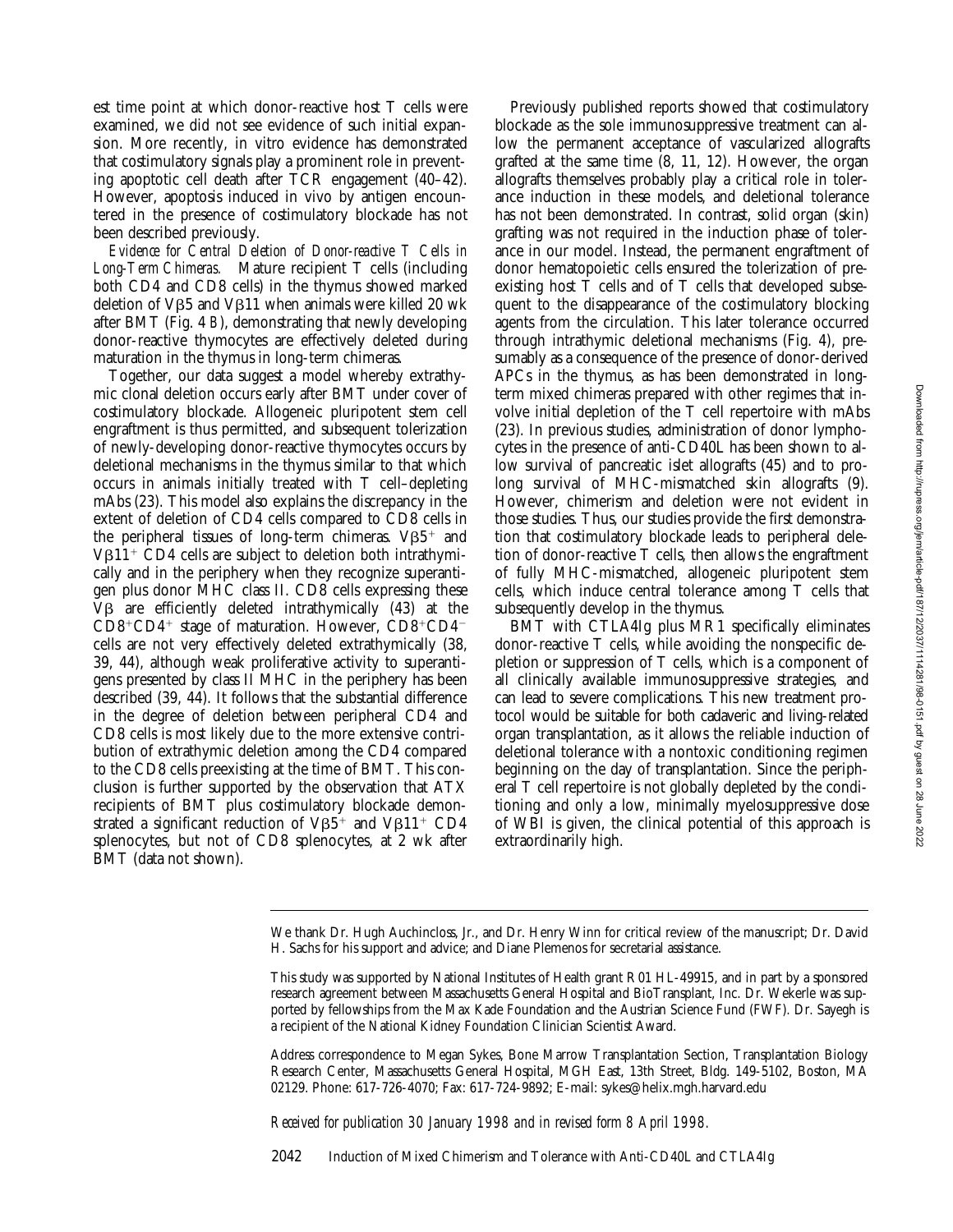## **References**

- 1. Gjertson, D.W. 1991. Survival trends in long-term first cadaver-donor kidney transplants. *In* Clinical Transplants. P.I. Terasaki and J.M. Cecka, editors. UCLA Tissue Typing Laboratory, Los Angeles. 225–235.
- 2. Linsley, P.S., and J.A. Ledbetter. 1993. The role of the CD28 receptor during T cell responses to antigen. *Annu. Rev. Immunol.* 11:191–212.
- 3. Sayegh, M.H., E. Akalin, W.W. Hancock, M.E. Russell, C.B. Carpenter, P.S. Linsley, and L.A. Turka. 1995. CD28- B7 blockade after alloantigenic challenge in vivo inhibits Th1 cytokines but spares Th2. *J. Exp. Med.* 181:1869–1874.
- 4. Foy, T.M., A. Aruffo, J. Bajorath, J.E. Buhlmann, and R.J. Noelle. 1996. Immune regulation by CD40 and its ligand gp39. *Annu. Rev. Immunol.* 14:591–617.
- 5. Hancock, W.W., M.H. Sayegh, R. Peach, P.S. Linsley, and L.A. Turka. 1996. Costimulatory function of CD40L, CD80 and CD86 in vascularized murine cardiac allograft rejection. *Proc. Natl. Acad. Sci. USA.* 93:13967–13972.
- 6. Larsen, C.P., and T.C. Pearson. 1997. The CD40 pathway in allograft rejection, acceptance, and tolerance. *Curr. Opin. Immunol.* 9:641–647.
- 7. Lenshow, D.J., Y. Zeng, J.R. Thistlethwaite, A. Montag, W. Brady, M.G. Gibson, P.S. Linsley, and J.A. Bluestone. 1992. Long-term survival of xenogeneic pancreatic islets induced by CTLA4Ig. *Science.* 257:789–792.
- 8. Pearson, T.C., D.Z. Alexander, K.J. Winn, P.S. Linsley, R.P. Lowry, and C.P. Larsen. 1994. Transplantation tolerance induced by CTLA4Ig. *Transplantation.* 57:1701–1706.
- 9. Markees, T.G., N.E. Phillips, R.J. Noelle, L.D. Shultz, J.P. Mordes, D.L. Greiner, and A.A. Rossini. 1997. Prolonged survival of mouse skin allografts in recipients treated with donor splenocytes and antibody to CD40 ligand. *Transplantation.* 64:329–335.
- 10. Linsley, P.S., P.M. Wallace, J. Johnson, M.G. Gibson, J.L. Greene, J.A. Ledbetter, C. Singh, and M.A. Tepper. 1992. Immunosuppression in vivo by a soluble form of the CTLA-4 T cell activation molecule. *Science.* 257:792–795.
- 11. Larsen, C.P., E.T. Elwood, D.Z. Alexander, S.C. Ritchie, R. Hendrix, C. Tucker-Burden, H. Rae Cho, A. Aruffo, D. Hollenbaugh, P.S. Linsley, et al. 1996. Long-term acceptance of skin and cardiac allografts after blocking CD40 and CD28 pathways. *Nature.* 381:434–438.
- 12. Kirk, A.D., D.M. Harlan, N.N. Armstrong, T.A. Davis, Y. Dong, G.S. Gray, X. Hong, D. Thomas, J.H. Fechner, Jr., and S.J. Knechtle. 1997. CTLA4-Ig and anti-CD40 ligand prevent renal allograft rejection in primates. *Proc. Natl. Acad. Sci. USA.* 94:8789–8794.
- 13. Sayegh, M.H., and L.A. Turka. 1998. The role of T cell costimulatory activation pathways in transplant rejection. *N. Engl. J. Med.* In press.
- 14. Sykes, M. 1996. Chimerism and central tolerance. *Curr. Opin. Immunol.* 8:694–703.
- 15. Nossal, G.J.V. 1994. Negative selection of lymphocytes. *Cell.* 76:229–239.
- 16. Billingham, R.E., L. Brent, and P.B. Medawar. 1953. "Actively acquired tolerance" of foreign cells. *Nature.* 172:603–606.
- 17. Sykes, M., M.L. Romick, K.A. Hoyles, and D.H. Sachs. 1990. In vivo administration of interleukin 2 plus T cell– depleted syngeneic marrow prevents graft-versus-host disease mortality and permits alloengraftment. *J. Exp. Med.* 171: 645–658.
- 18. Sharabi, Y., and D.H. Sachs. 1989. Mixed chimerism and

- barriers by a tolerance-inducing method using cyclophosphamide. *J. Exp. Med.* 169:213–238. 29. Mackall, C.L., T.A. Fleisher, M.R. Brown, M.P. Andrich, C.C. Chen, I.M. Feuerstein, M.E. Horowitz, I.T. Magrath,
- A.T. Shad, S.M. Steinberg, et al. 1995. Age, thymopoiesis, and CD4+ T-lymphocyte regeneration after intensive chemotherapy. *N. Engl. J. Med.* 332:143–149.
- 30. Konieczny, B.T., Z. Dai, E.T. Elwood, S. Saleem, P.S. Linsley, F.K. Baddoura, C.P. Larsen, T.C. Pearson, and F.G. Lakkis. 1998. IFN- $\gamma$  is critical for long-term allograft survival induced by blocking the CD28 and CD40 ligand T cell costimulation pathways. *J. Immunol.* 160:2059–2064.
- 31. Acha-Orbea, H., and E. Palmer. 1991. Mls—a retrovirus exploits the immune system. *Immunol. Today.* 12:356–361.
- 32. Tomonari, K., and S. Fairchild. 1991. The genetic basis of negative selection of Tcrβ-V11β+ T cells. *Immunogenetics*. 33:157–162.

permanent specific transplantation tolerance induced by a non-lethal preparative regimen. *J. Exp. Med.* 169:493–502.

- 19. Miller, J.F.A.P. 1960. Studies on mouse leukaemia: the role of the thymus in leukaemagenesis by cell-free leukemic infiltrates. *Br. J. Cancer.* 14:93–97.
- 20. Sykes, M., M.W. Harty, F.M. Karlhofer, D.A. Pearson, G. Szot, and W. Yokoyama. 1993. Hematopoietic cells and radioresistant host elements influence natural killer cell differentiation. *J. Exp. Med.* 178:223–229.
- 21. Tomita, Y., D.H. Sachs, A. Khan, and M. Sykes. 1996. Additional monoclonal antibody (mAB) injections can replace thymic irradiation to allow induction of mixed chimerism and tolerance in mice receiving bone marrow transplantation after conditioning with anti–T cell mABs and 3-Gy whole body irradiation. *Transplantation.* 61:469–477.
- 22. Unkeless, J.C. 1979. Characterization of a monoclonal antibody directed against mouse macrophage and lymphocyte Fc receptors. *J. Exp. Med.* 150:580–596.
- 23. Tomita, Y., A. Khan, and M. Sykes. 1994. Role of intrathymic clonal deletion and peripheral anergy in transplantation tolerance induced by bone marrow transplantation in mice conditioned with a non-myeloablative regimen. *J. Immunol.* 153:1087–1098.
- 24. Tomita, Y., A. Khan, and M. Sykes. 1996. Mechanism by which additional monoclonal antibody (mAB) injections overcome the requirement for thymic irradiation to achieve mixed chimerism in mice receiving bone marrow transplantation after conditioning with anti–T cell mABs and 3-Gy whole body irradiation. *Transplantation.* 61:477–485.
- 25. Ildstad, S.T., and D.H. Sachs. 1984. Reconstitution with syngeneic plus allogeneic or xenogeneic bone marrow leads to specific acceptance of allografts or xenografts. *Nature.* 307: 168–170.
- 26. Nomoto, K., K. Yung-Yun, K. Omoto, M. Umesue, Y. Murakami, and G. Matsuzaki. 1995. Tolerance induction in a fully allogeneic combination using anti-T cell receptor- $\alpha\beta$ monoclonal antibody, low dose irradiation, and donor bone marrow transfusion. *Transplantation.* 59:395–401.
- 27. Colson, Y.L., H. Li, S.S. Boggs, K.D. Patrene, P.C. Johnson, and S.T. Ildstad. 1996. Durable mixed allogeneic chimerism and tolerance by a nonlethal radiation-based cytoreductive approach. *J. Immunol.* 157:2820–2829.

28. Mayumi, H., and R.A. Good. 1989. Long-lasting skin allograft tolerance in adult mice induced across fully allogeneic (multimajor H-2 plus multiminor histocompatibility) antigen

Downloaded from http://rupress.org/jem/article-pdf/187/12/2037/1114281/98-0151.pdf by guest on 28 June 2022 Downloaded from http://rupress.org/jem/article-pdf/187/12/2037/1114281/98-0151.pdf by guest on 28 June 2022